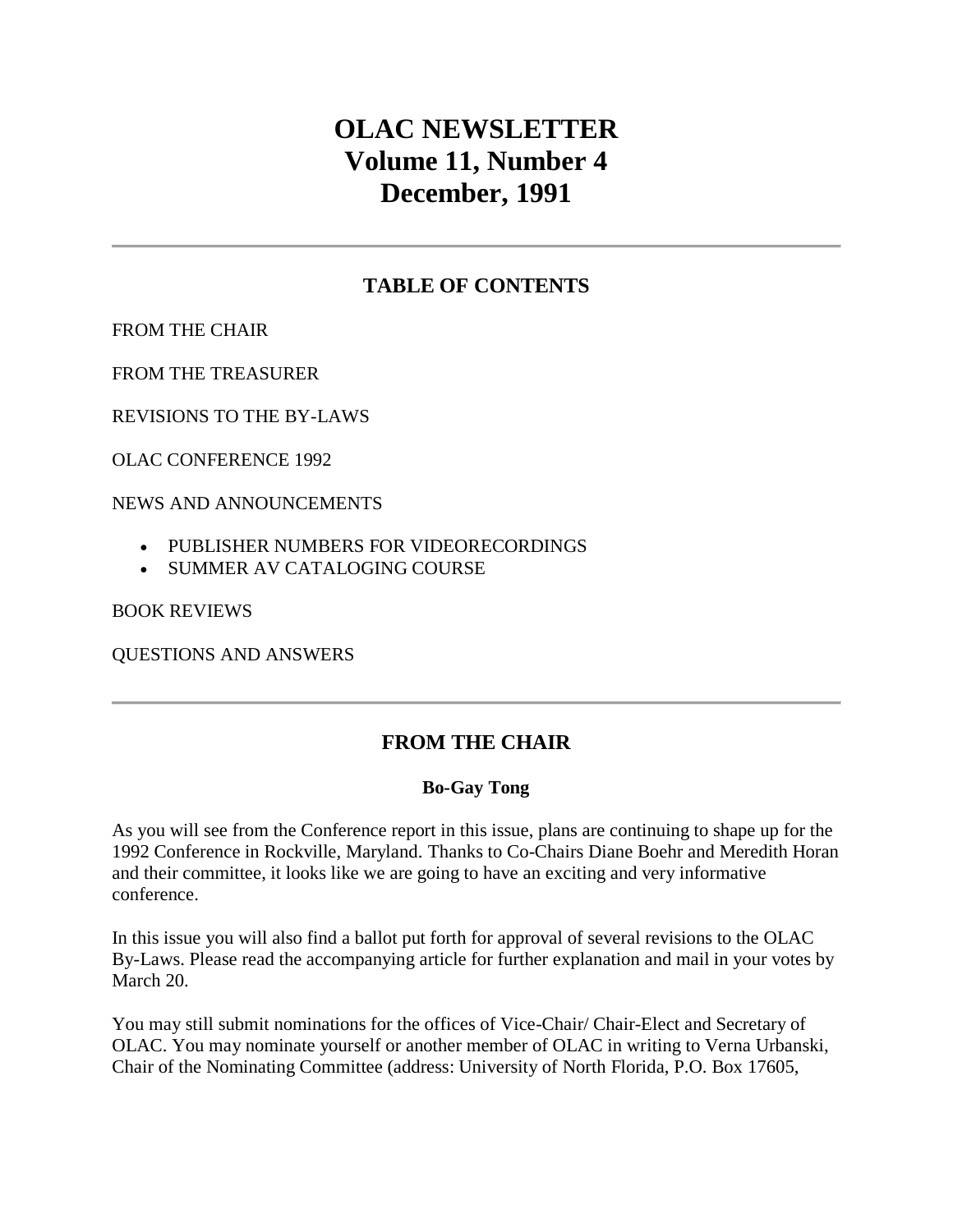Jacksonville, FL 32245-7605. Nominations will also be accepted from the floor during the OLAC Business Meeting on Jan. 25 at the ALA Midwinter Meeting in San Antonio.

For those of you who will be traveling to San Antonio for ALA Midwinter, I hope that you will attend one or more of our meetings. Please come and participate--see you there!

*Warmest wishes for a happy 1992!*

#### **FROM THE TREASURER Bobby Ferguson**

| Reporting period:<br>July 15, 1991 through November 29, 1991 |             |
|--------------------------------------------------------------|-------------|
| Account balance July 15, 1991                                | \$10,031.84 |
| <b>INCOME</b>                                                |             |
| Interest                                                     | 24.88       |
| Memberships                                                  | 3,948.50    |
| TOTAL INCOME                                                 | 3,963.35    |
| <b>TOTAL</b>                                                 | \$13,095.19 |
| <b>EXPENSES</b>                                              |             |
| Newsletter v. 11, no. 3 (advance)                            | 900.00      |
| Foreign check charge                                         | 2.00        |
| OLAC plaque                                                  | 69.23       |
| Postage and expenses                                         | 37.26       |
| Stipend                                                      | 100.00      |
| Index, $v. 1 -10$                                            | 2,044.76    |
| OLAC 92 Conference advance                                   | 1,200.00    |
| Printing checks and deposit slips                            | 18.75       |
| ALA meeting room, summer 91 conference                       | 120.00      |
| <b>TOTAL EXPENSES</b>                                        | 4,492.00    |
| Account balance November 29, 1991                            | \$2,154.40  |
| CD at 7.20% matures 7/94                                     | 10,000.00   |
| Ready assets trust                                           | 699.88      |
|                                                              | \$12,850.28 |

 **Current membership = 674**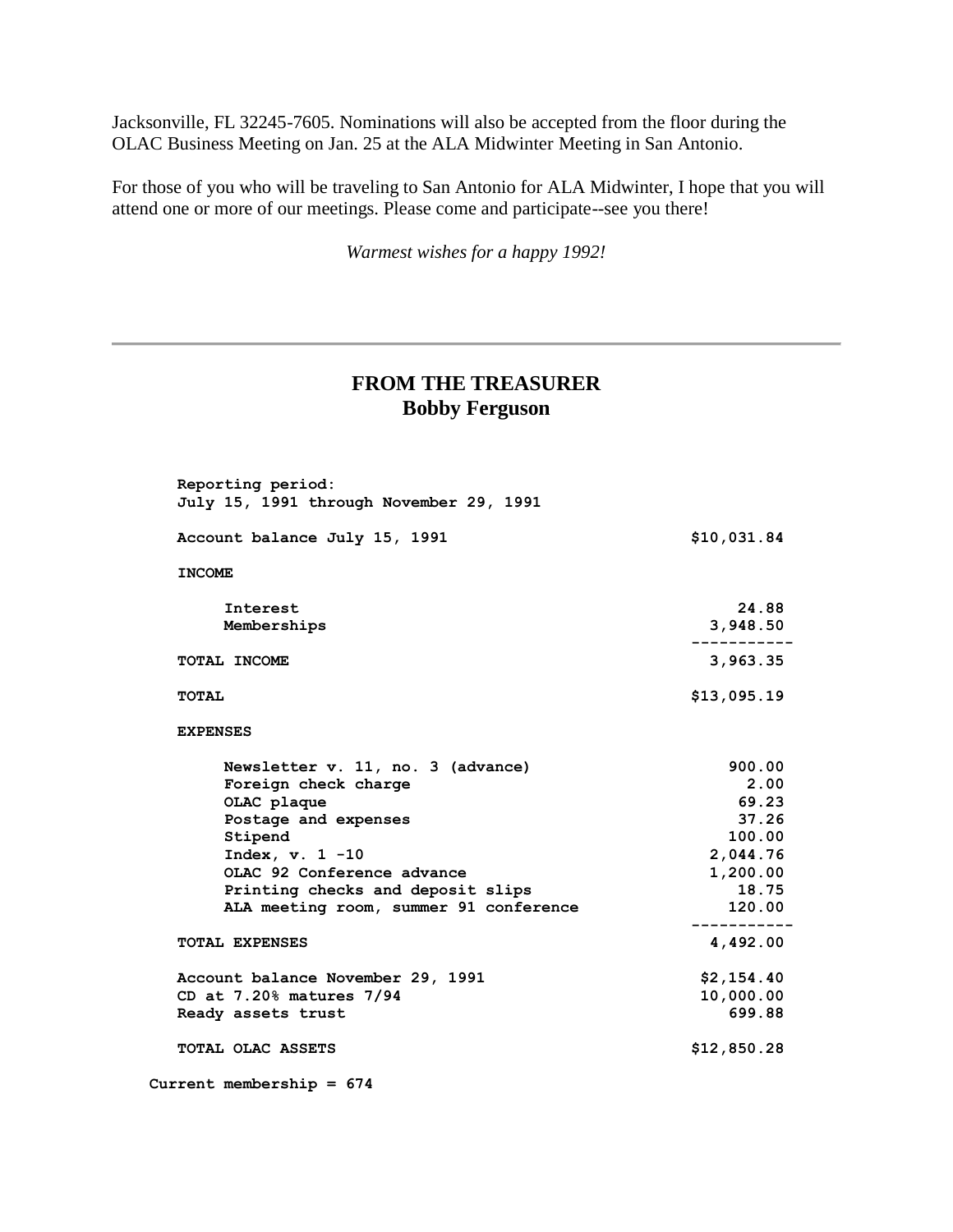## **REVISIONS TO THE BY-LAWS**

#### **Bo-Gay Tong**

At the June OLAC Executive Board meeting, several revisions to the OLAC By-laws were approved. They are now being submitted to the general membership for final approval by means of a ballot inserted into this issue of the Newsletter.

The first two revisions entail changing the title of the offices of Chair and Vice-Chair/Chair-Elect to President and Vice-President/President- Elect, respectively. Customarily, most organizations distinguish between the head of the organization and the heads of its committees by calling the head of the organization, "President", and the head of a committee within the organization, "Chair". Thus, the Executive Board feels that these changes are appropriate to bring OLAC in line with the titles normally used for officers of most other organizations.

The third revision proposes to appoint the Chair of the Cataloging Policy Committee (CAPC) to the Executive Board by making the Chair of CAPC an officer of OLAC. The Board recognizes that, unlike the other officers of OLAC, the Chair of this standing committee is an appointed, not an elected position. However, it believes that CAPC deals with issues which are at the heart of OLAC's purposes and objectives; that is, it is the primary body which directly addresses cataloging issues and concerns of AV catalogers. Because of the critical nature of this committee, it is felt that having the Chair of CAPC on the Board will ensure closer contact and provide better coordination between the activities of the Board and those of CAPC.

Please consider these issues and exercise your vote by mailing in the ballot inserted in this issue. All personal members of OLAC are eligible to vote. We will be discussing these revisions at the OLAC Business Meeting on January 25th at ALA Midwinter, so you are welcome to attend and comment on these proposals.

Your ballot must be postmarked no later than March 20, 1992. Please vote!

# **OLAC CONFERENCE 1992 QUALITY VS. QUANTITY : ARE THEY COMPATIBLE?**

**Diane Boehr (301-986-8560) and Meredith Horan (301-496-5497), Conference Co-Chairs**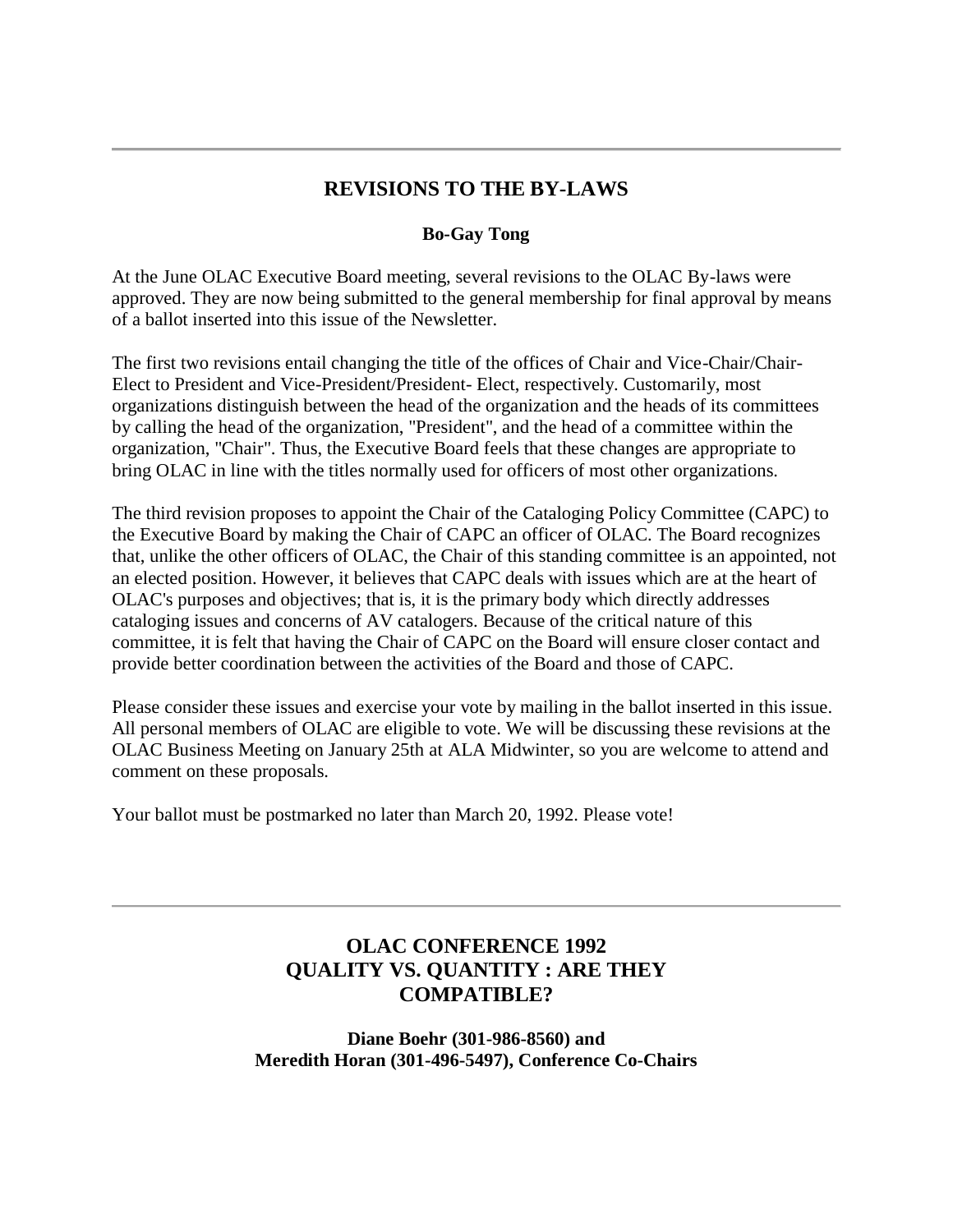It's not too soon to begin making your plans for the 1992 OLAC National Conference. The meeting will be held October 1-3, 1992 at the Crowne Plaza Hotel in Rockville, Maryland. General sessions dealing with the economics of cataloging will be presented, along with seven practical workshops. Tours of national and university libraries will be offered on September 30 and October 2.

Room rates at the hotel are \$72.00 per night for all rooms for reservations made prior to September 7. Information-nation regarding hotel registration will appear in the June *OLAC Newsletter.*

The hotel is located directly across the street from a Metro subway stop, and many restaurants, shops, and other amusements are within walking distance. Conference registration fees will include one luncheon. Registration forms will be mailed to all OLAC members in the June newsletter.

At this time we are looking for people to help us, particularly with publicity mailings, and in identifying and contacting potential corporate sponsors. If you can help please contact:

> **Mike Esman, Cataloging National Agricultural Library 10301 Baltimore Blvd. Beltsville, MD 20705 Phone number 301-344-5042.**

# **NEWS AND ANNOUNCEMENTS Bobbie DeCoster, Column Editor**

# **PUBLISHER NUMBERS FOR VIDEORECORDINGS Nancy B. Olson**

I have received questions from LC about using publisher numbers from videorecordings in our cataloging. Is anyone interested in inputting (and retrieving) on these numbers?

There are several kinds of numbers. One is a publisher's number such as "MV600167" from the label of the MGM/UA videocassette of Show Boat. Another is the number 66190083 stamped in the area surrounding the label on the MGM/UA videodisc of Brigadoon. The 50th anniversary limited edition videodisc of the Wizard of Oz has the number ML101656 on the disc label. Many (most) commercial feature films, cartoons, etc., carry a barcode on the container.

Would you like to access by these numbers? Write me with your comments, please.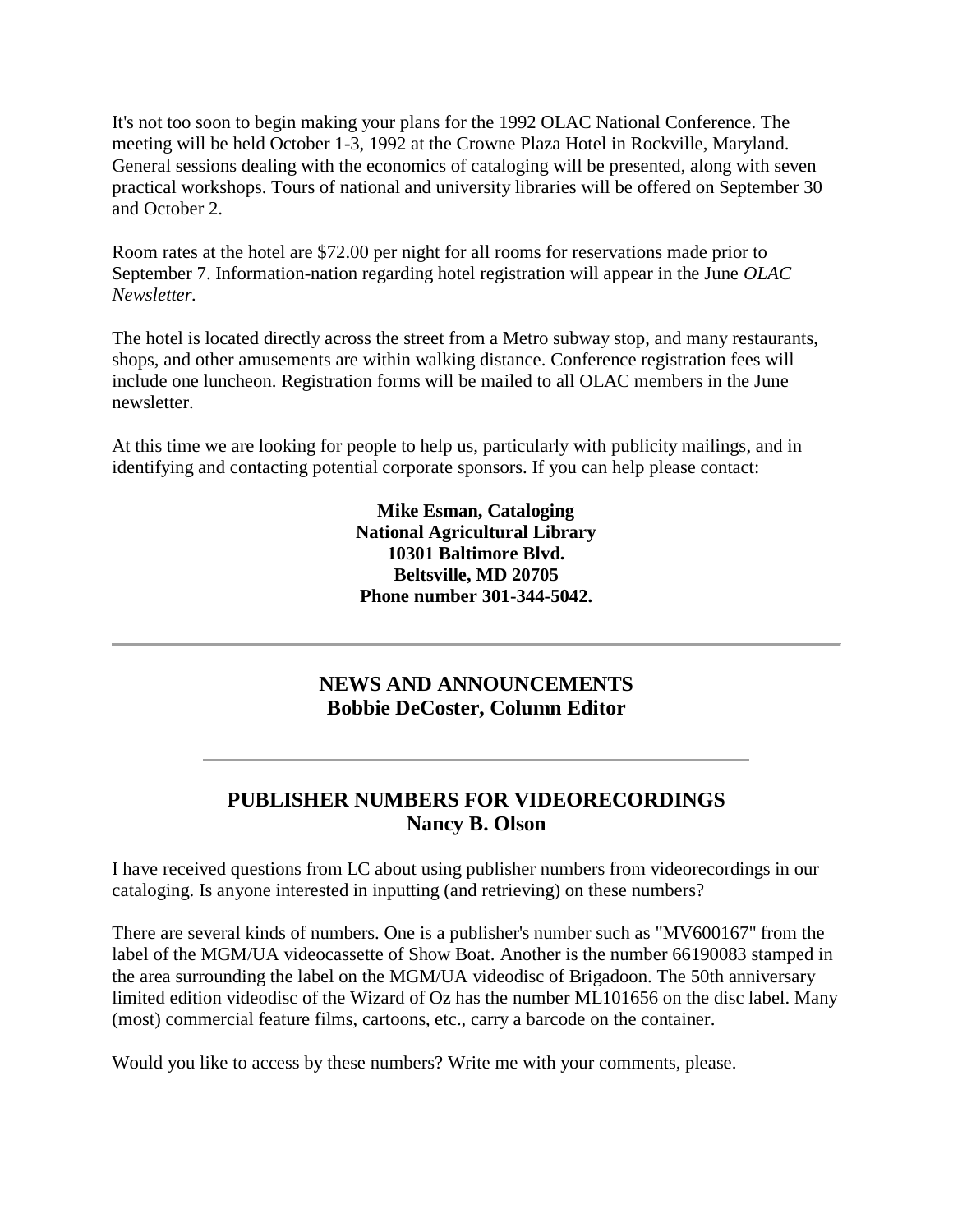**Nancy B. Olson Professor, Cataloging Memorial Library Mankato State University Mankato, MN 56002-8400**

### **SUMMER AV CATALOGING COURSE**

A one-week graduate course in cataloging audiovisual material will be taught at the University of Pittsburgh this summer by Nancy B. Olson. Contact M.M. Kimmel, SLIS, University of Pittsburgh, for further details.

# **BOOK REVIEWS**

#### **Anne Salter, Column Editor**

#### *Cataloging Motion Pictures and Videorecordings.* **Nancy B. Olson. Lake Crystal, Minnesota: Soldier Creek Press, 1991. (Minnesota AACR2 Trainers Series, no. 1) 159 p. ISBN: 0- 936996-38-2. \$25.00.**

This revision of Nancy Olson's and Jean Aichele's *Manual of AACR2 Examples for Motion Pictures and Videorecordings,* which was published in 1981, provides more information and a greater number of examples (40 in all) of cataloged works than the earlier volume. Clearly laid out, well organized and easy to access through the index, this work makes cataloging videos and motion pictures a snap. Especially helpful was @C coding and tagging information given for on-line (OCLC) entries.

I was especially happy to find answers to some of my questions about cataloging locally produced videos, the main thrust of the collection with which I work. Providing both the Dewey and the Library of Congress classification numbers in the examples was also helpful, and should broaden the book's appeal.

Libraries with the 1981 work should purchase this revised work to take advantage of updates following the 1988 revision of AACR2. It is especially useful for those with limited AV cataloging experience and an excellent teaching tool for library interns. Highly recommended.

Anne B. Salter Atlanta Historical Society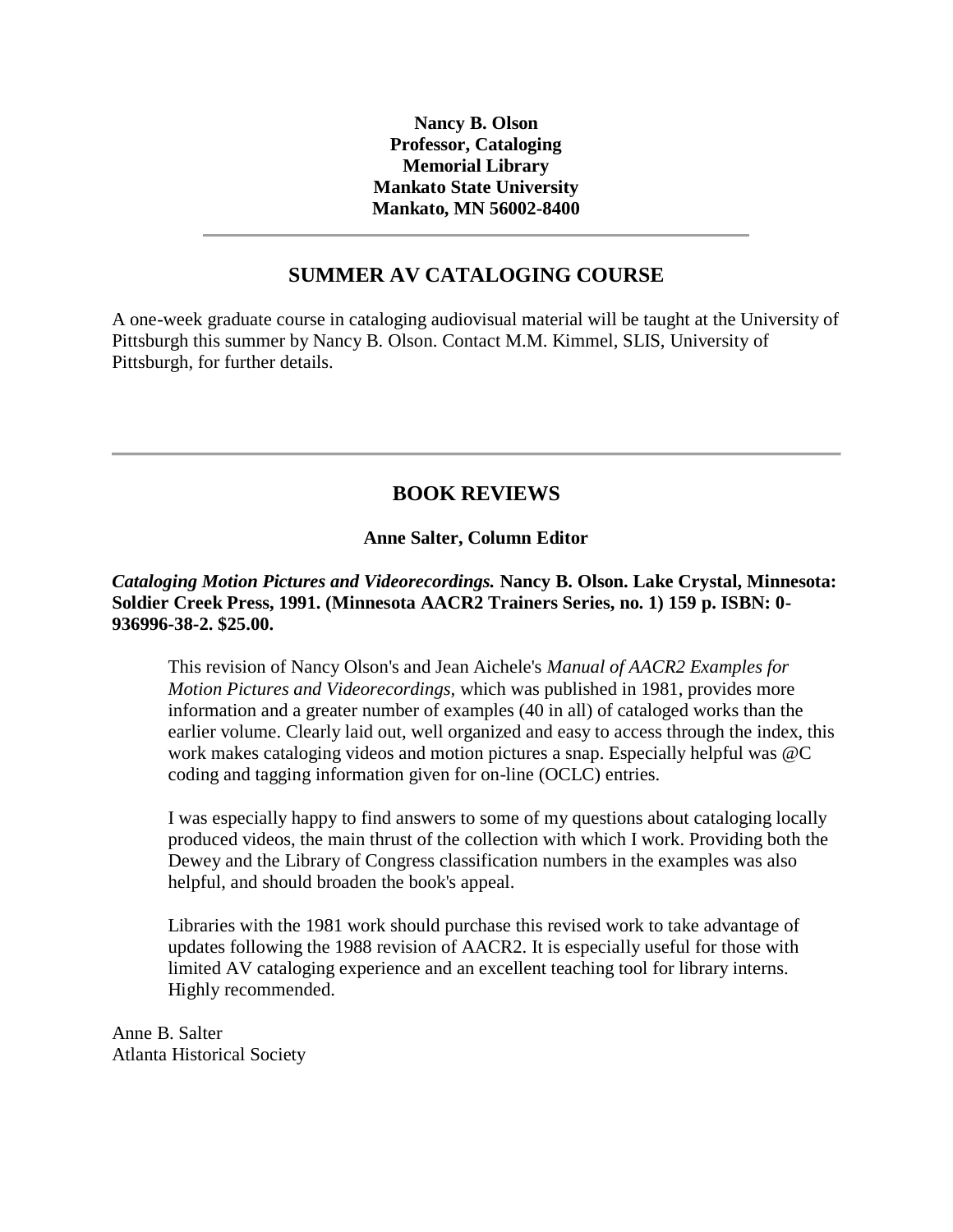### **QUESTIONS AND ANSWERS**

#### **Verna Urbanski, Column Editor**

These first two questions were listed on AUTOCAT (the email cataloging discussion group).

**QUESTION:** I've received a format to catalog that I haven't seen before. It is a FORTRAN compiler for the NeXT computer, and it's on an optical disk. The disk is in a plastic cartridges case that is 6 x 5 1/4 in. It looks like a giant version of a 3 1/2 in. Macintosh disk. A label in the container says "NeXT 256 Megabyte Optical Disk."

I'm trying to determine the correct way to describe this in the physical description of the catalog record. "Optical disk" seems to refer to CD-type files such as the periodical databases. I came up with:

1 computer optical disk cartridge ; 6 x 5 1/4 in.

but, I am not sure that is correct. I couldn't find any OCLC record for similar items.

**ANSWER:**If the disk is removable and it is the disk, not the case, that is inserted, then it would be described following AACR2R rule 9.5DIa as:

1 computer laser optical disk ; 4 3/4 in.

If, on the other hand, the case is inserted, then it would be described following 9.5Dlb as you've done. However, the size of a cartridge is described by giving "the length of the side of the cartridge that is to be inserted into the machine." --- Ann Fox, Library of Congress

**QUESTION:** Our laserdisc player does not freeze-frame. Consequently, gathering cataloging information is very tedious and time consuming--read a little, pause (blank screen), write, back up, read some more, pause (blank screen), write. When equipment doesn't freeze-frame, how on earth do you gather information from the disc? Any thoughts would be greatly appreciated.

**ANSWER:** I have only recently launched into laserdisc cataloging myself, but I will pass along a couple of observations. Laserdisc players without freeze-frame do make things less efficient. Pausing (actually stopping the machine) to transcribe information quickly becomes a major pain. Our laserdisc player (Pioneer CLD 1070) came with a remote control. Although the "still/step" buttons have no effect, I have found the scan forward/backward buttons to be very helpful in letting me repeat the data on the screen endlessly until I get the information I want. If you can find a remote for your machine, or if it came with a remote control, I recommend using it. The main saving grace of this is that you need not stop the machine and wait for it to get back up to speed.---VU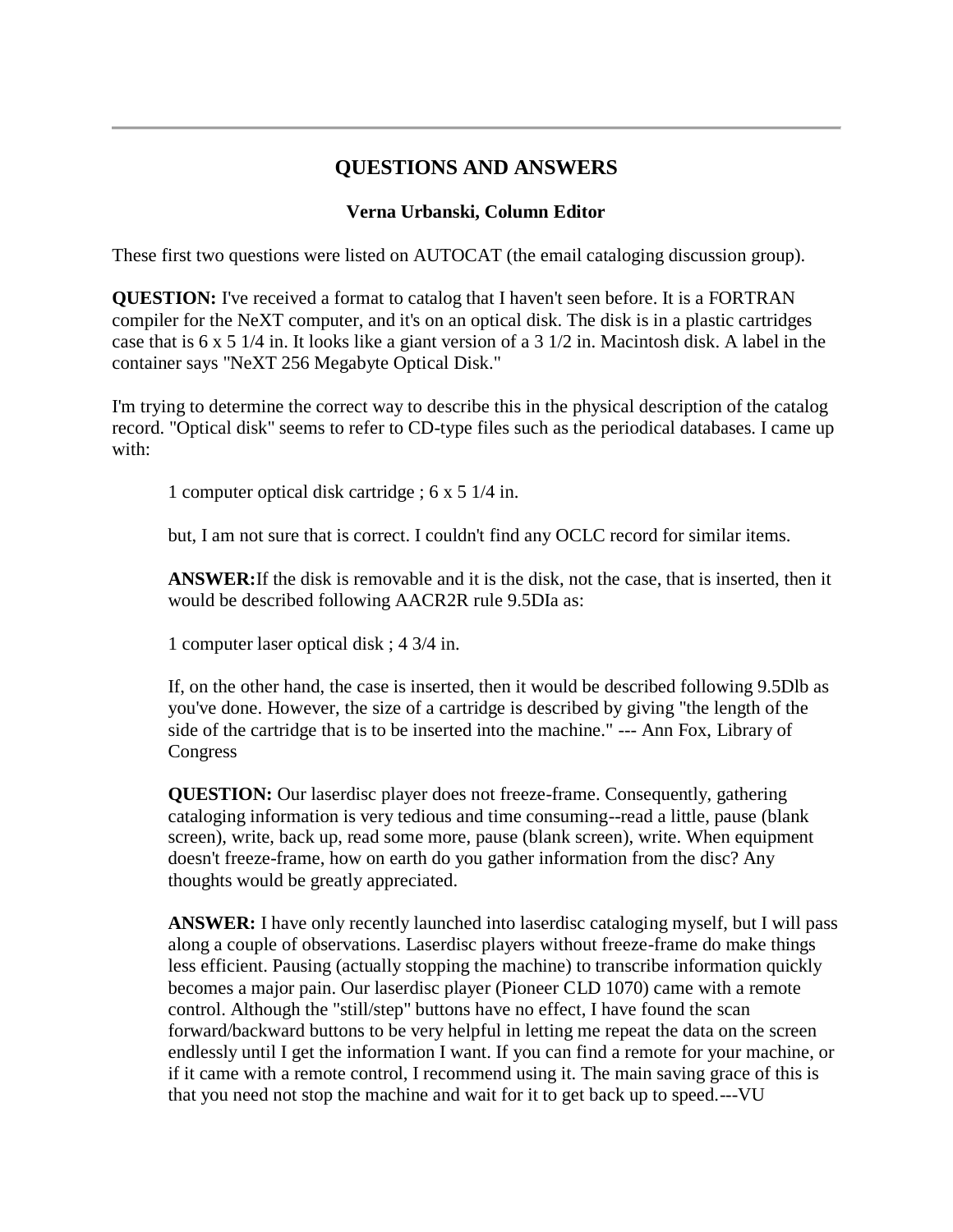**QUESTION:** I am cataloging a group of laser disks. They are all 12 inch and either science topics or copies of popular movies. I am having trouble deciding what order to put the notes in. Our library always puts the format as the first note, but after that I am unsure where to put things like "closed captioned for the hearing impaired." Partly, I am just unsure of myself because it is my first experience with a new format. Could you address the order of notes?

**ANSWER:** Examine AACR2R at 7.7 Note Area. For the notes that give you the most trouble, match as closely as possible the type of note you need to add to the categories listed. That may not be as easy as it sounds. For instance, the closed captioned note could be thought of as a language note (7.7B2). Or, it could be considered a physical description (7.7B 10). Treated one way, it comes very early in the record, treated another, quite far down. I resolved this to my own satisfaction by thinking: "If I needed this information, where would I want to find it?" My answer was earlier rather than later, in the record. However, treated as a language note, it would precede a title note if one were needed. I wasn't comfortable with that, so I usually insert this note after title notes and before statements of responsibility notes.

The "originally released (or broadcast)" and "based on" notes can also be headaches. These can frequently combine to create a note such as: Videodisc release of the 1962 motion picture, based on the story "The war lover" by John Hersey. Occasionally, even the edition/history information combine nicely with publication/date information, such as: Originally broadcast as an episode of the television program Nova. Contents cl975 by WGBH; c 1983 by Peace River. In this instance it was impossible to tell why Peace River had copyrighted the program again in 1983, so I opted to just record that as a fact. (The laserdisc version was issued in 1989).

Many modem movies include trailers for other productions available from the distributor. AACR2R doesn't supply a clean, well-lighted place to store this information. I position it on the record as a form of contents note (7.7B 18) even though there may not otherwise be an explicit need for a contents note: Preceded by a trailer for ... Code it 500 not 505. In many instances it is not even necessary to include information on trailers for modem movies.

As a general reminder, a cast note precedes a credits note, even though the MARC format numbers for these fields would indicate otherwise. I notice that lots of catalog records list producers and directors in the credits notes instead of being listed in the area of responsibility.

I have a 3x5 card on the cork board above my desk that lists the notes I use most frequently. Eraser marks reveal that I do change my mind sometimes! Here's what my cheat sheet says:

500 Format (now 538) 500 Language 500 Title